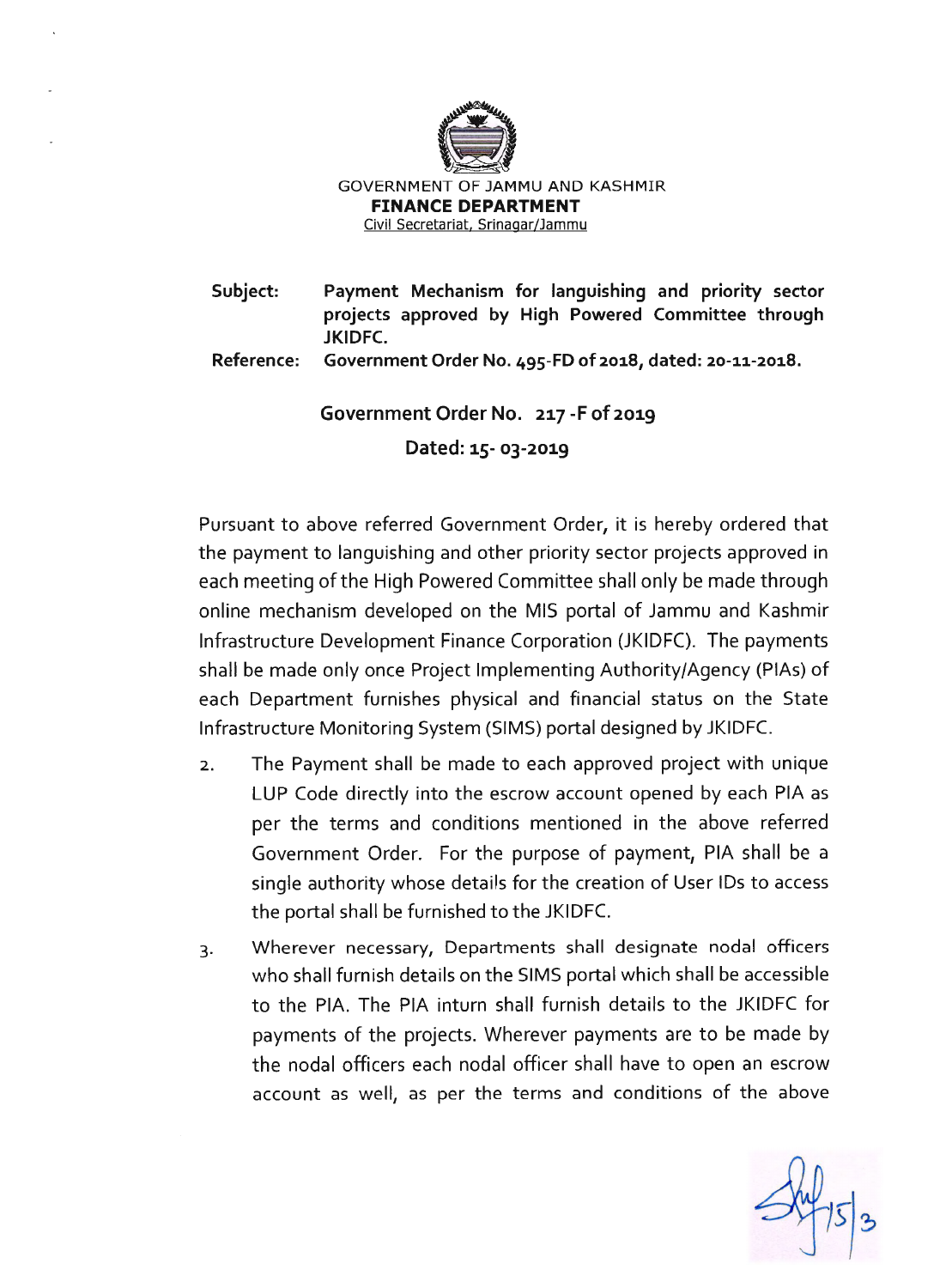referred Government Order. The work flow for payment through the portal is shown in the annexure "A" to this Government Order.

4. For the purpose of these special payments under funding through JKIDFC to approved projects, each PIA and the Nodal Officers shall become part of the JKIDFC in addition to their own duties and shall be accountable to the JKIDFC for all the processes involved. For this purpose, the concerned Administrative Departments shall issue Government Orders to the effect.

#### **By Order of the Government of Jammu and Kashmir.**

*Sd/-*

**(Dr. Arun Kumar Mehta), IAS Principal Secretary to Government, Finance Department.** 

## No: FD/Res/2018-19/JKIDFC/165/

Dated: 15-03-2019

#### **Copy to:**

- 1. Advocate General J&K High Court Srinagar/ Jammu.
- 2. All Financial Commissioners.
- 3. Principal Accountant General, J&K Srinagar/Jammu.
- 4. All Principal Secretaries to Government.
- 5. Principal Secretary to Hon'ble Governor.
- 6. CMD, JKIDFC.
- 7. Chief Electoral Officer, J&K, Jammu.
- 8. All Commissioner/Secretaries to Government.
- 9. Principal Resident Commissioner, 5 Prithvi Raj Road, New Delhi.
- 10. Divisional Commissioner Kashmir/Jammu.
- 11. Commissioner of Vigilance, J&K Srinagar/Jammu.
- 12. Principal Secretary to Chief Justice J&K High Court Srinagar/Jammu.
- 13. Registrar General, J&K High Court Srinagar/Jammu.
- 14. Director General Funds Organization J&K.
- 15. Director General Accounts & Treasuries, J&K.
- 16. Director General Local Fund, Audit & Pensions/Codes, J&K.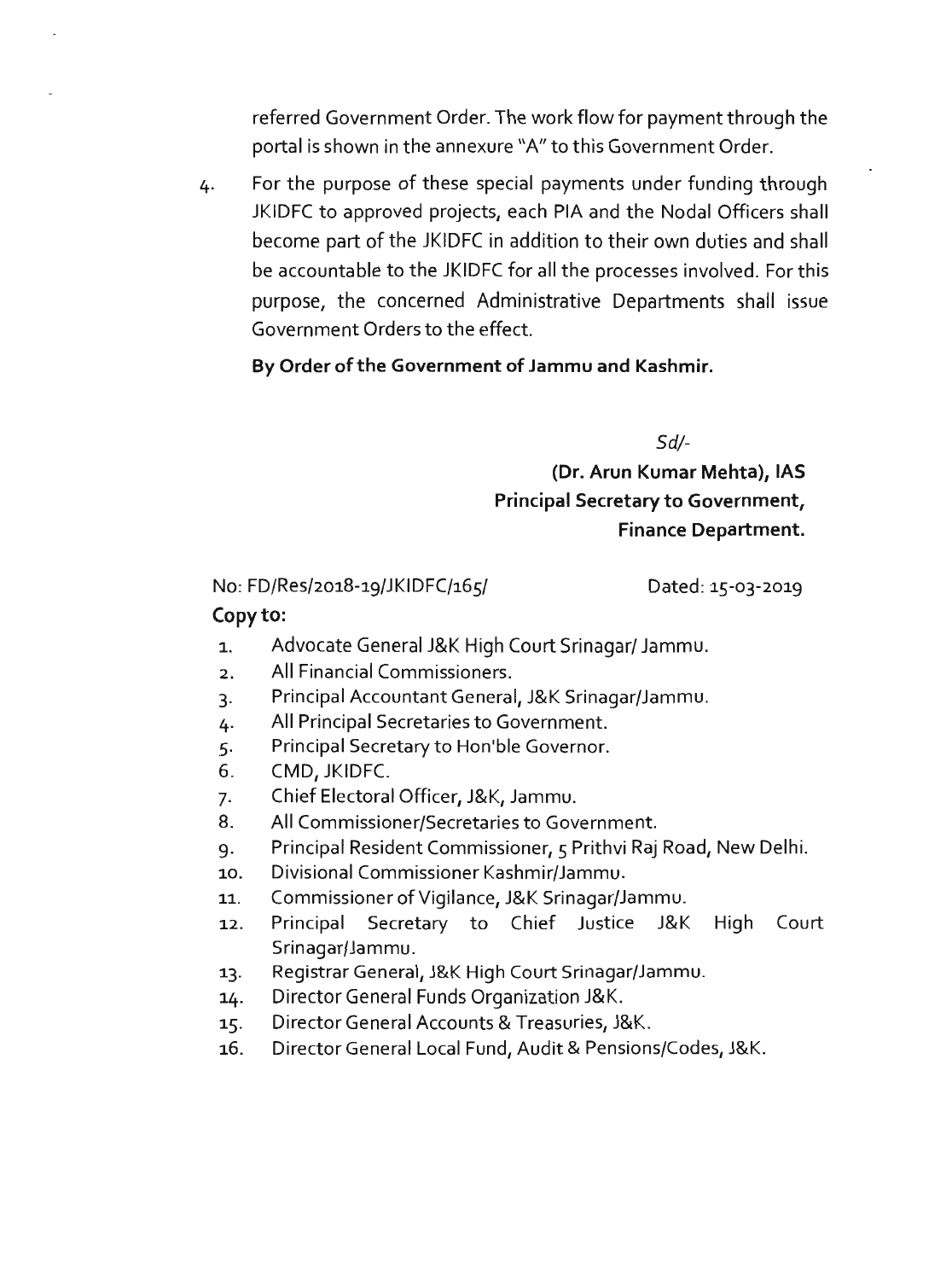- 17. Director General North Zonal Accountancy Training Institute, Jammu.
- 18. Director General Audit & Inspections, J&K.
- 19. Director General Budget J&K.
- 20. Director Information J&K.
- 21. Director Archives, Archaeology and Museums, J&K.
- 22. All Head of Departments/Managing Directors/Chief Executive Officers of State PSU's/Autonomous Bodies.
- 23. Secretary J&K Public Service Commission J&K.
- 24. All District Development Commissioners.
- 25. Secretary J&K Legislative Assembly/Legislative Council.
- 26. Director Accounts and Treasuries Srinagar/Jammu.
- 27. All Director Finance/Financial Advisors & CAOs.
- 28. Principal Accountancy Training Institute, Srinagar.
- 29. All Treasury Officers.
- 30. OSD to Advisor (5)/Advisory (G)/Advisor (K)/Advisor (5).
- 31. All Officers/Section Officers of the Finance Department.
- 32. Pvt. Secretary to Chief Secretary.
- 33. 1/c Website, FD. (www.jakfinance.nic.in).
- 34. 1/c Website, GAD (www.jkgad.nic.in).
- 35. Government orders file (w2scs).

<u>red</u> (Shafaat Yehya), $^{13}$   $^{21}$   $^{19}$ 

**Deputy Director Budget Finance Department.**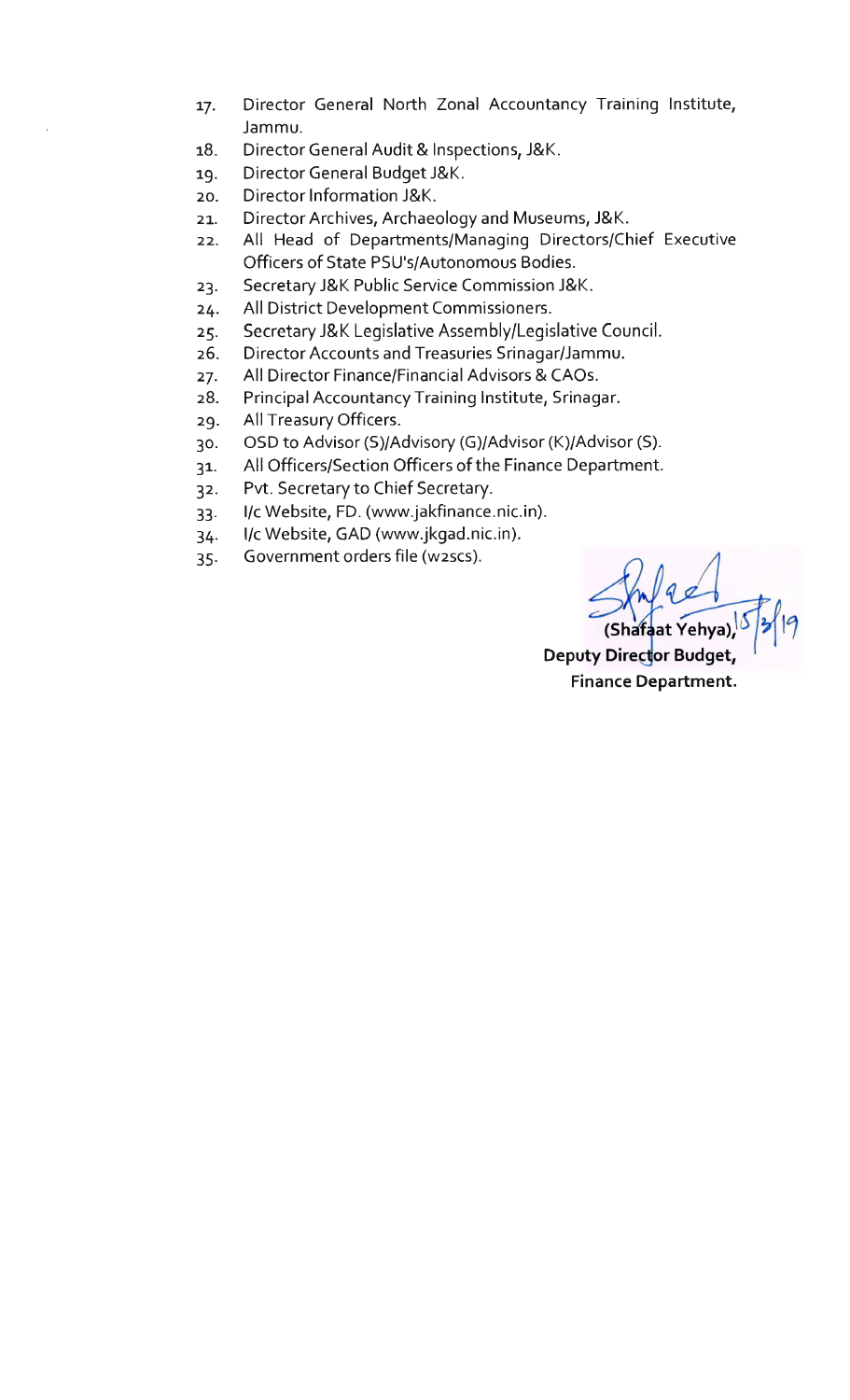**Annexure" A" to Government Order No- 217-F of 2019, Dated 15-03-2019** 

**Work Flow for uploading of Physical and Financial Details on the SIMS Portal designed by JKIDFC Ltd.** 

## **For Entry of Physical details on the Portal.**

- 1. The Nodal officer shall login to the portal through User Id given by JKIDFC Ltd.
- 2. After Log in, the Nodal Officer shall enter the LUP Code which will fetch details of the project.
- 3. Thereafter, the Nodal Officer shall proceed by entering the key indicators manually with respect to the progress & status of the project on the portal
- 4. The Nodal Officer shall further upload dated digital images with the latitude and longitude coordinates depicting current status of the project on the portal.
- 5. The Nodal Officer after taking the preview of the data entered shall submit the form.
- 6. Data Entered can be viewed by all authorities on the Dashboard of the said portal for monitoring purpose

## **For Entry of Financial Details before processing for Payments:**

1. The Nodal Officer shall select payment option on the portal and enter LUP Code of the project in the system **"Only projects whose current status has been updated & Net Progress is above 25% will show up for Payment".** 

 $1 | P \nexists g e$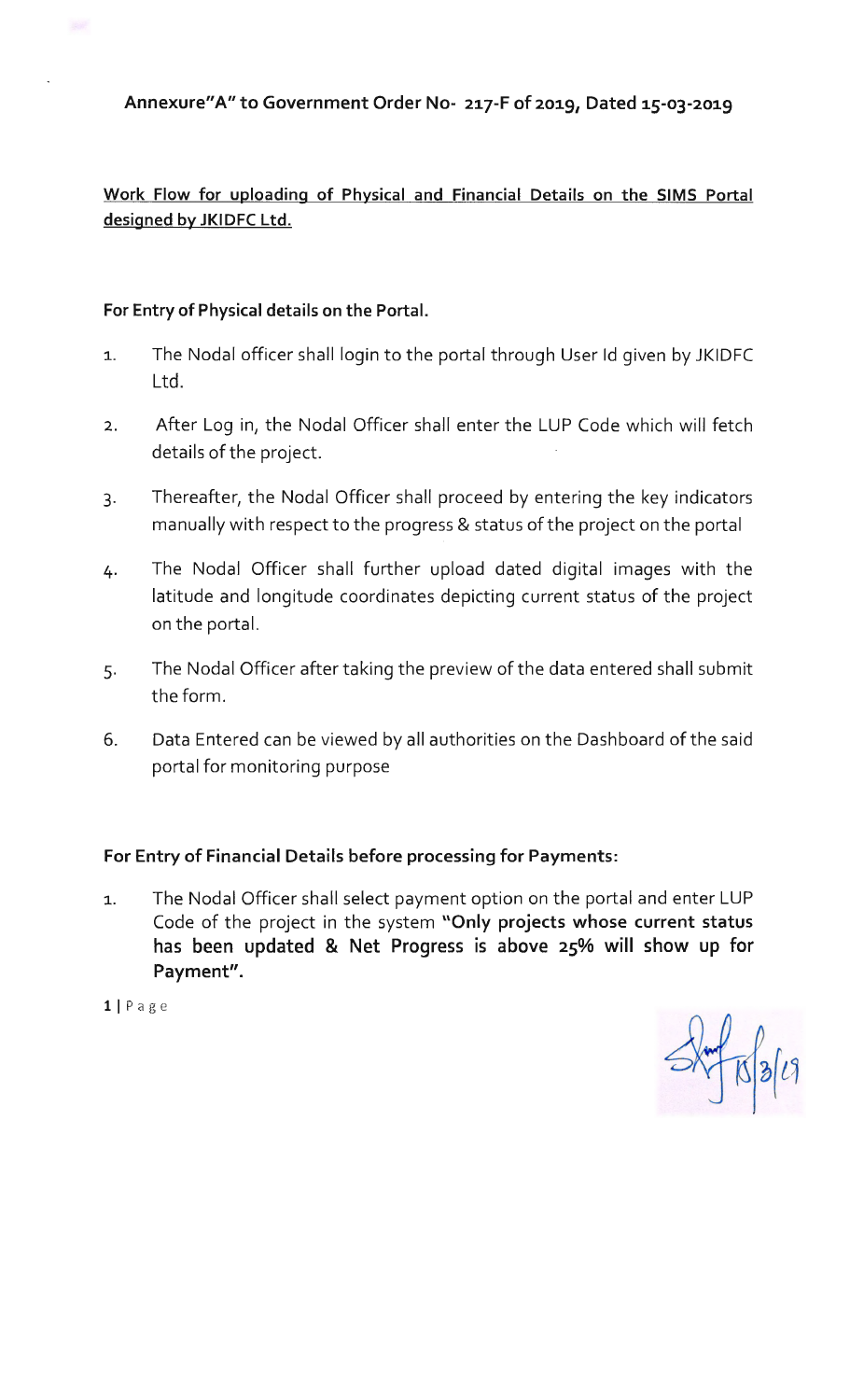- 2. The Nodal Officer shall proceed by filling the payment amount required now along with details of the escrow account opened by him. On completion of inputs, the form shall be submitted.
- 3. On the successful submission of form the same can then be retrieved by the concerned PIA of the department through his unique User ID provided by JKIDFC Ltd.
- 4. The PIA concerned shall enter details of his own escrow account which is interlinked to both accounts viz-a-viz JKIDFC Ltd & Nodal Officer's account.
- 5. PIA shall take a print out of the payment format & designed certificate both of which are required to be countersigned by Concerned Administrative Secretary after thorough check.
- 6. The Countersigned Certificate & Payment format shall be scanned and uploaded back on the portal & now the form is ready for submission for payment to JKIDFC Ltd.
- 7. Completed forms received by JKIDFC Ltd having full details as described above shall be scrutinized and if found suitable are cleared for payment and the funds shall be transferred to escrow account of the PIA for further payment directly to the beneficiaries.
- 8. All transactions carried out through these accounts shall be audited & scrutinized on timely basis through certified auditors & no funds should remain in any of the accounts for more than 48 Hours.

 $\frac{1}{\sqrt{2}}$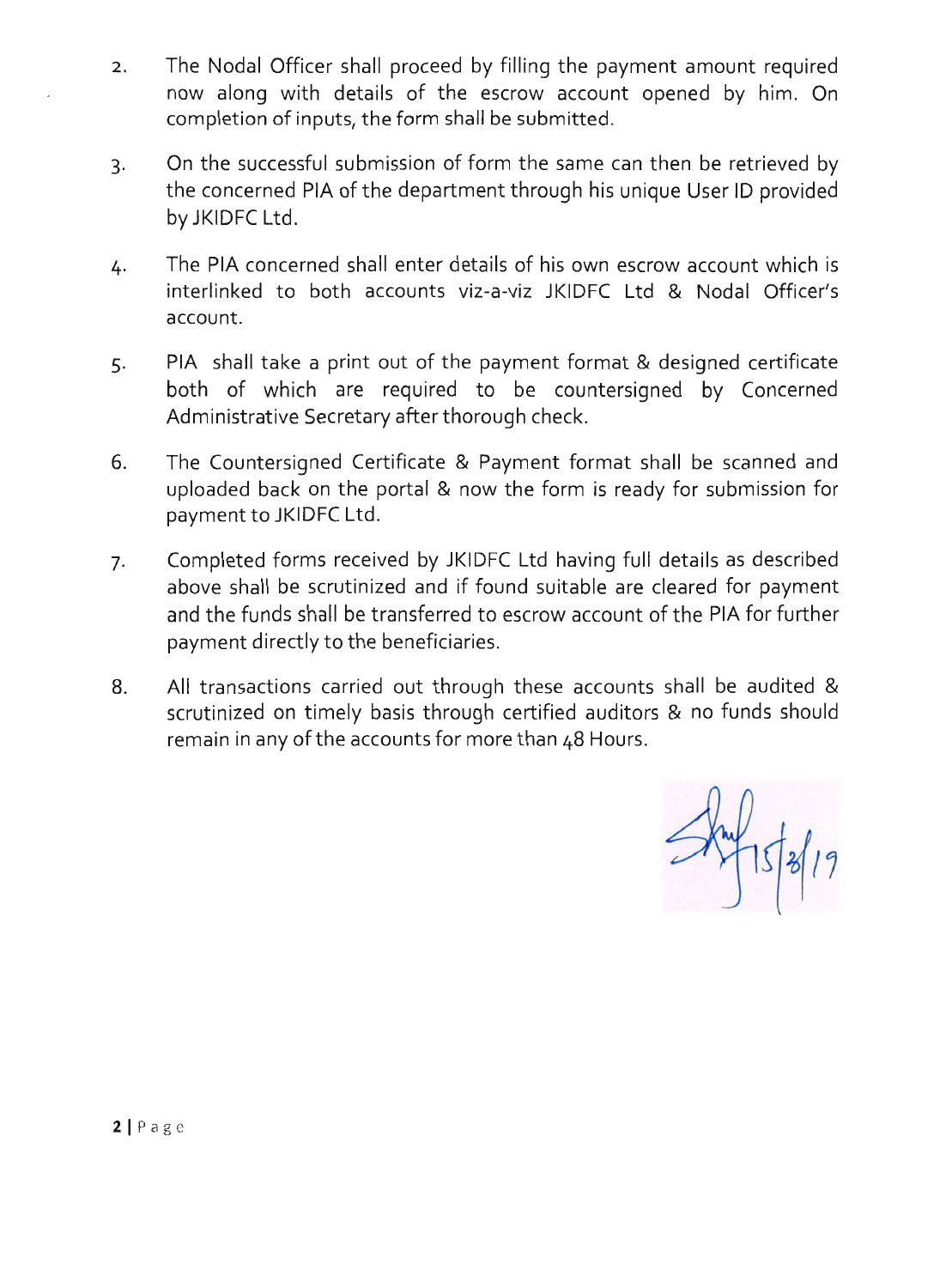

Nodal Officer shall Log in Using User Id and Password given by JKIDFC.

LUP Code is selected to fetch details of the project.



Key Indicators are entered regarding the Physical status and progress of the project<br>by Nodal Officer

Uploading of data digital image of current status of the project alongwith the latitude and longitude coordinates by Nodal Officer

After taking preview of the form, submission of form is done by Nodal Officer

 $5 - 55 - 15$